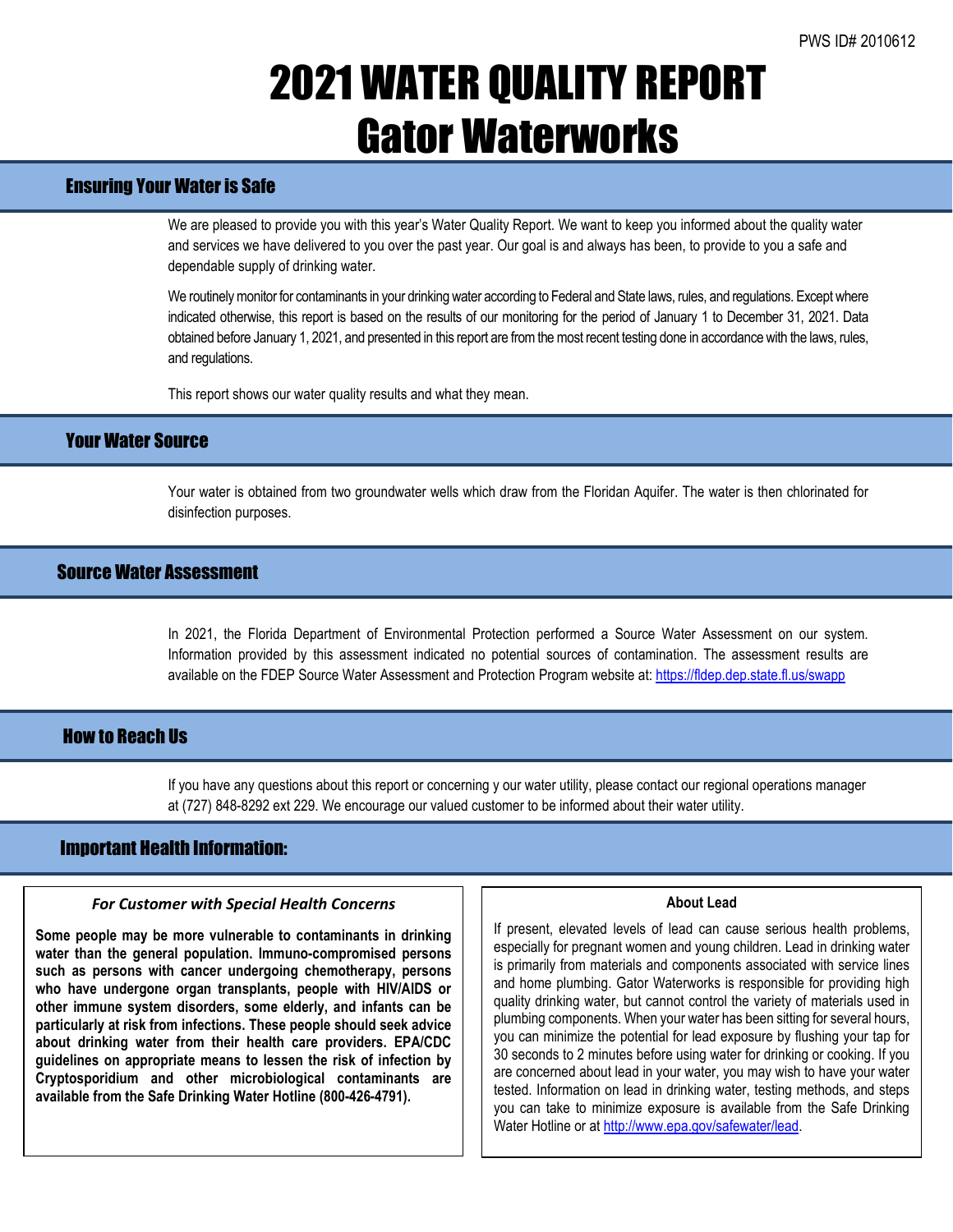# 2021 WATER QUALITY REPORT Gator Waterworks

## About Your Drinking Water

### **ADDITIONAL HEALTH INFORMATION**

The sources of drinking water (both tap water and bottled water) include rivers, lakes, streams, ponds, reservoirs, springs, and wells. As water travels over the surface of the land or through the ground, it dissolves naturally occurring minerals and, in some cases, radioactive material, and can pick up substances resulting from the presence of animals or from human activity. Contaminants that may be present in source water include:

**(A) Microbial contaminants**, such as viruses and bacteria, which may come from sewage treatment plants, septic systems, agricultural livestock operations, and wildlife.

**(B) Inorganic contaminants**, such as salts and metals, which can be naturally occurring or result from urban stormwater runoff, industrial or domestic wastewater discharges, oil and gas production, mining, or farming.

**(C) Pesticides and herbicides**, which may come from a variety of sources such as agriculture, urban stormwater runoff, and residential uses.

**(D) Organic chemical contaminants**, including synthetic and volatile organic chemicals, which are by-products of industrial processes and petroleum production, and can also come from gas stations, urban stormwater runoff, and septic systems.

**(E) Radioactive contaminants**, which can be naturally occurring or be the result of oil and gas production and mining activities.

In order to ensure that tap water is safe to drink, the EPA prescribes regulations which limit the amount of certain contaminants in water provided by public water systems. The Food and Drug Administration (FDA) regulations establish limits for contaminants in bottled water which must provide the same protection for public health.

Drinking water, including bottled water, may reasonably be expected to contain at least small amounts of some contaminants. The presence of contaminants does not necessarily indicate that the water poses a health risk. More information about contaminants and potential health effects can be obtained by calling the **Environmental Protection Agency's Safe Drinking Water Hotline at 1-800-426-4791**.

### **HOW TO READ THE TABLE**

In the table accompanying this report you may find unfamiliar terms and abbreviations. The following definitions are provided to assist you with understanding the report.

#### **Important Definitions:**

- **Maximum Contaminant Level or MCL:** The highest level of a contaminant that is allowed in drinking water. MCLs are set as close to the MCLGs as feasible using the best available treatment technology.
- **Maximum Contaminant Level Goal or MCLG:** The level of a contaminant in drinking water bellow which there is no known or expected risk to health. MCLGs allow for a margin of safety.
- Action Level or AL: The concentration of a contaminant which, if exceeded, triggers treatment or other requirements that a water system must follow.
- **Maximum Residual Disinfectant Level or MRDL:** The highest level of a disinfectant allowed in drinking water. There is convincing evidence that addition of a disinfectant is necessary for control of microbial contaminants.
- **Maximum Residual Disinfectant Level Goal or MRDLG:** The level of a drinking water disinfectant below which there is no known or expected risk to health. MRDLGs do not reflect the benefits of the use of disinfectants to control microbial contaminants.
- **ND:** Means not detected and indicates that the substance was not found by laboratory analysis.
- **Parts per Billion (ppb) or Micrograms per Liter (μg/l):** One part by weight of analyte to 1 billion parts by weight of the water sample.
- **Parts per Million (ppm) or Milligrams per Liter (mg/l):** One part by weight of analyte to 1 million parts by weight of the water sample.
- Picocurie per Liter (pCi/L): Measure of the radioactivity in water.